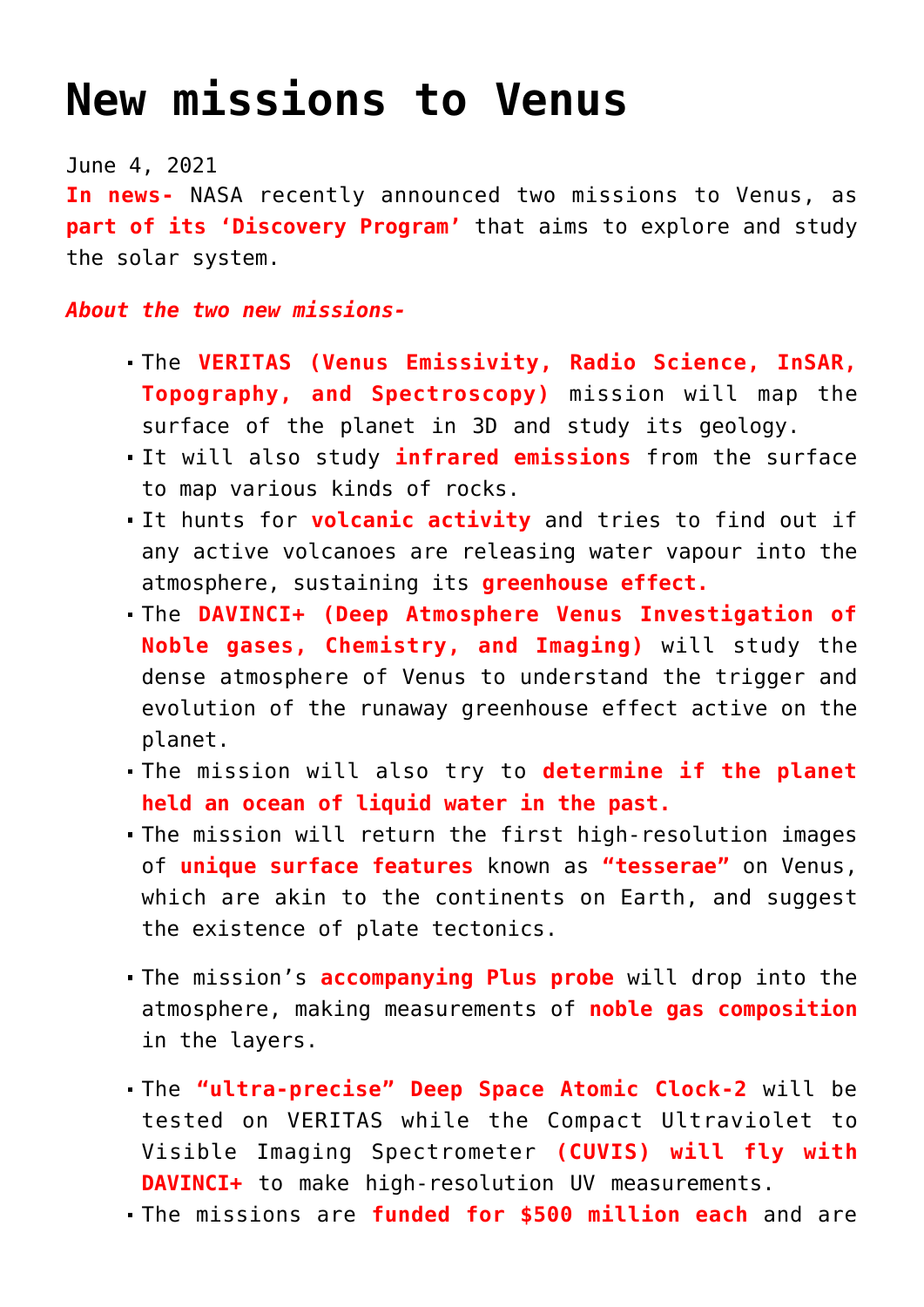expected to **launch** somewhere **around 2028-2030.**

## *About Venus-*

- Venus is often called **Earth's twin** because of similar mass, size, gravity, surface composition and complex atmospheric processes.
- For those on Earth, Venus is the **second-brightest object in the sky after the moon.**
- It appears bright because of its **thick cloud** cover that reflects and scatters light.
- The planet's thick **atmosphere traps heat** and is the reason that it is the hottest planet in the solar system with a **surface temperature of 500C- high enough to melt lead.**
- Venus moves forward on its orbit around the Sun but spins backwards around its axis slowly, which means **on Venus the Sun rises in the west and sets in the East**.
- One day on Venus is **equivalent to 243 Earth days** because of its backward spinning.
- Venus **does not have any moons,** a distinction it shares only with Mercury among the planets in the Solar System.
- It is also known as the "morning star" and "evening star".

Venus *orbiters* include-

- Mariner 2 (1962),
- Soviet Venera (1967) (( first successful probe to enter and return data from another planet)),
- Venera 7 lander (1970), the first craft to successfully land on another planet,
- Venera 8 (1974),
- Venera 9 & Venera 10 (1975),
- Pioneer Venus (1978), the first orbiter around Venus and carried the first radar to observe another planet,
- The most recent observations of Venus are from the **Galileo spacecraft,** which flew past Venus in February